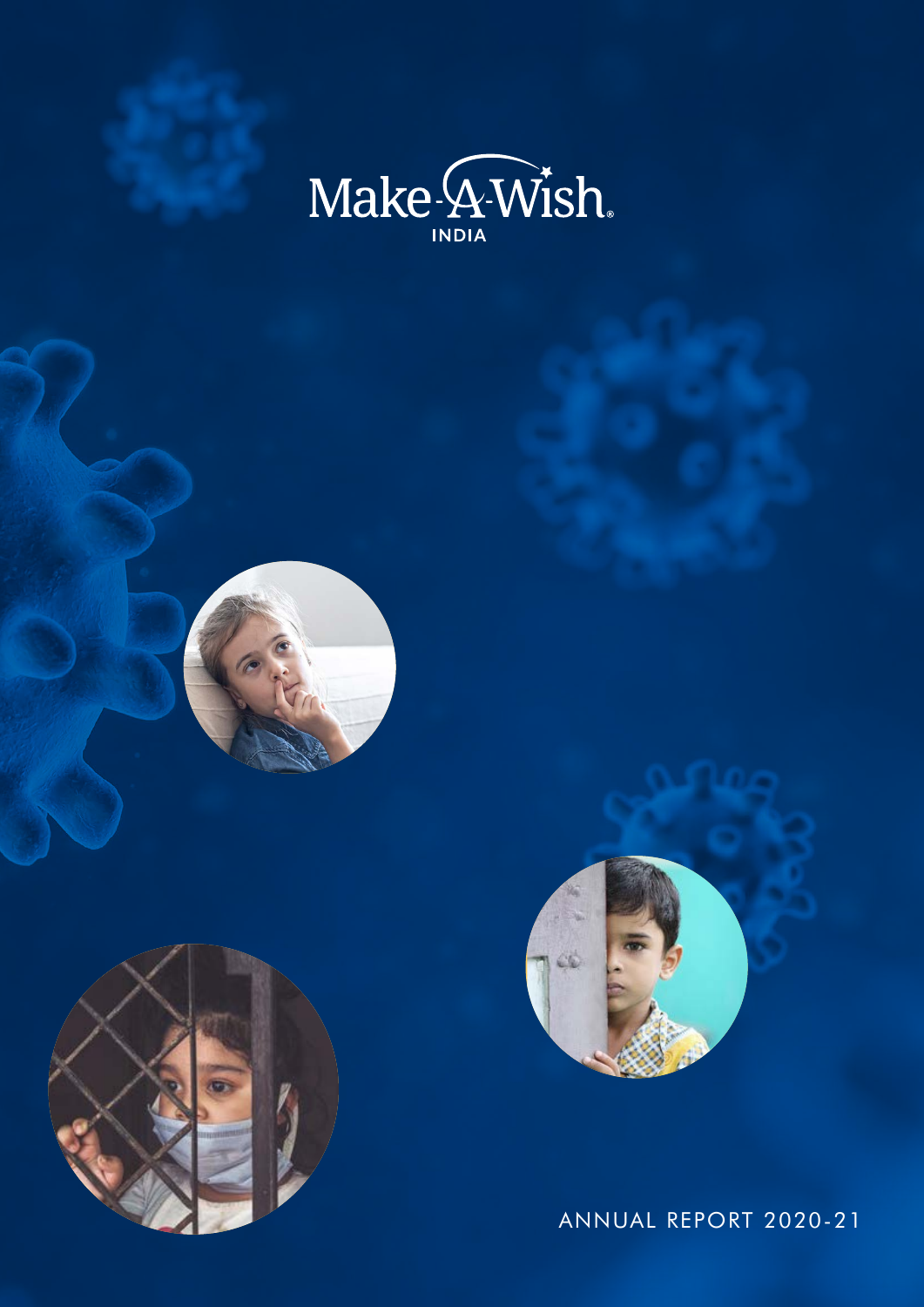



*Granting a wish helps enrich the human experience with Hope, Strength & Joy*



# **CONTENTS**

| Note from the Trustees                       | 03 |
|----------------------------------------------|----|
| Brief from the CEO's desk                    | 03 |
| Impact of COVID-19                           | 04 |
| Wishes granted comparison of 2019 & 2020     | 06 |
| Some of the memorable wishes granted in 2020 | 07 |
| Online wish granting events                  | 10 |
| Audited results of April 2020 – March 2021   | 11 |
| Thank you                                    | 12 |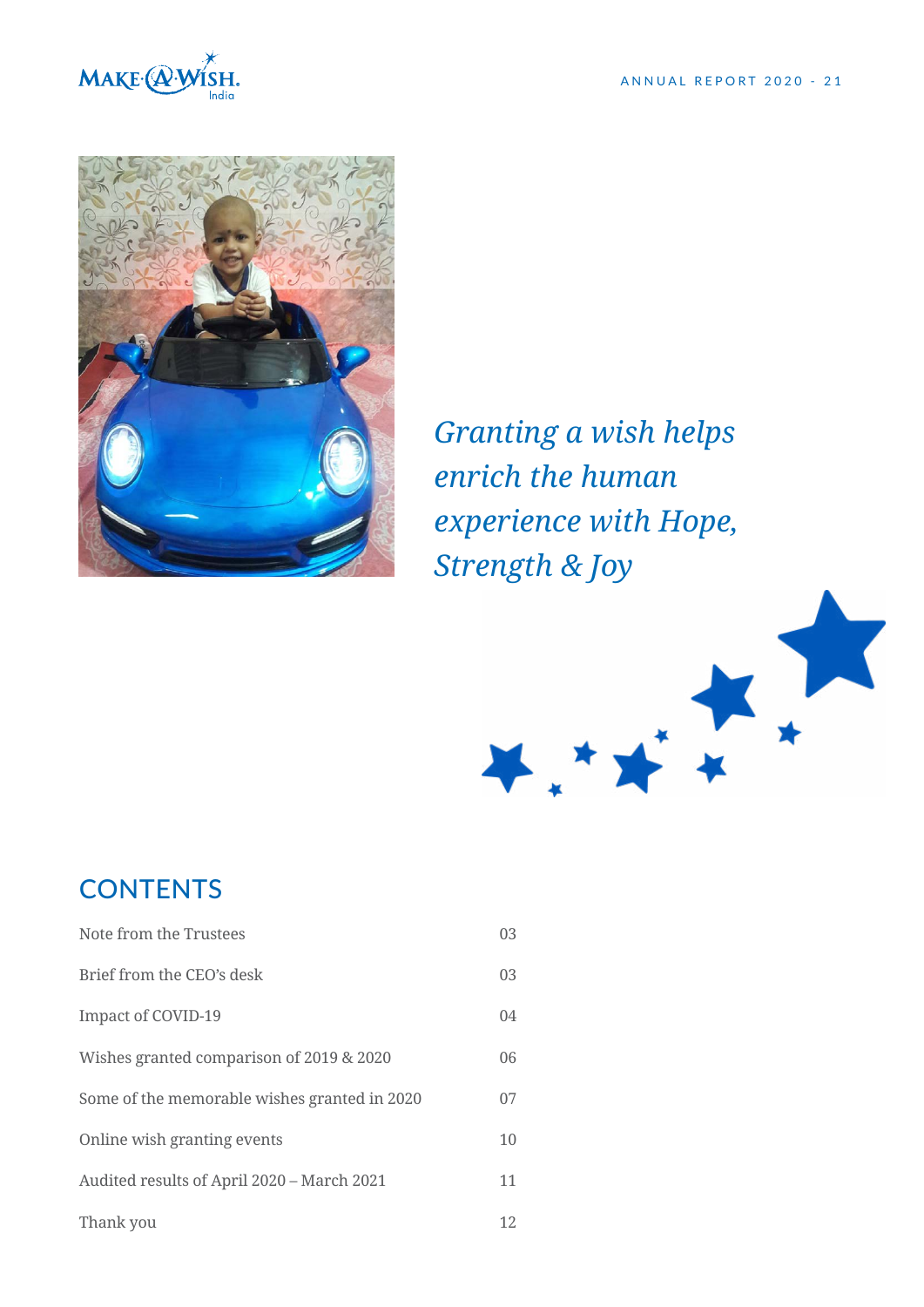

### From The Trustees Desk



Dear Well-wishers of Make-A-Wish India,

Hope all of you and your families are staying well and safe in these pandemic times.

The period of April 2020 – March 2021, has been a testing time for the overall economy, and it has been no different for us at Make-A-Wish India. But, as the saying goes, tough times don't last, tough people do. So we take this opportunity to thank each & every one of our stakeholders, the doctors, the social workers, our volunteers, our donors, our staff, our board members, the regulatory compliance authorities, our supply chain partners and not to forget our wish children and their families, who have shown tremendous resilience this year, to come together and grant every eligible child's wish.

I urge you to make some time and read this annual report.

Looking forward to your continued support to our cause.

Yours truly,

Maneck Davar Managing Trustee

### From the CEO Desk



Dear Stake Holders,

2020... a year that the team at Make-A-Wish India was looking forward to so anxiously, as it marks the 25th year of wish granting in India.

But, the year began with the COVID-19 situation at its peak... lockdown being implemented strictly across India... and being confined to the four walls of your home for almost four months till July 2020. The COVID taught us to be more resilient, be more connected with each other, being more helpful to each other and encouraging, motivating everyone to stay positive and better times will come and this too will pass.

With almost six months of the year gone learning new ways to survive & operate, techniques like WFH (Work from Home)... dependence on online communication... virtual meetings... dependence on the internet for everything... travel restrictions leading to zero face-to-face interaction... made it very difficult to reach the wish children... which led to wishes of over 2000+ children pending to be granted... Difficult to reach the donors and convince them to continue support to our cause...In times when COVID relief & response measures were at its peak.

In this annual report, we share an update on how COVID-19 had an impact on wishes. We look forward to your feedback and generosity that will help us fulfil each & every wish that remained pending to be granted due to COVID-19.

With faith and goodwill, Deepak S Bhatia CEO, Make-A-Wish India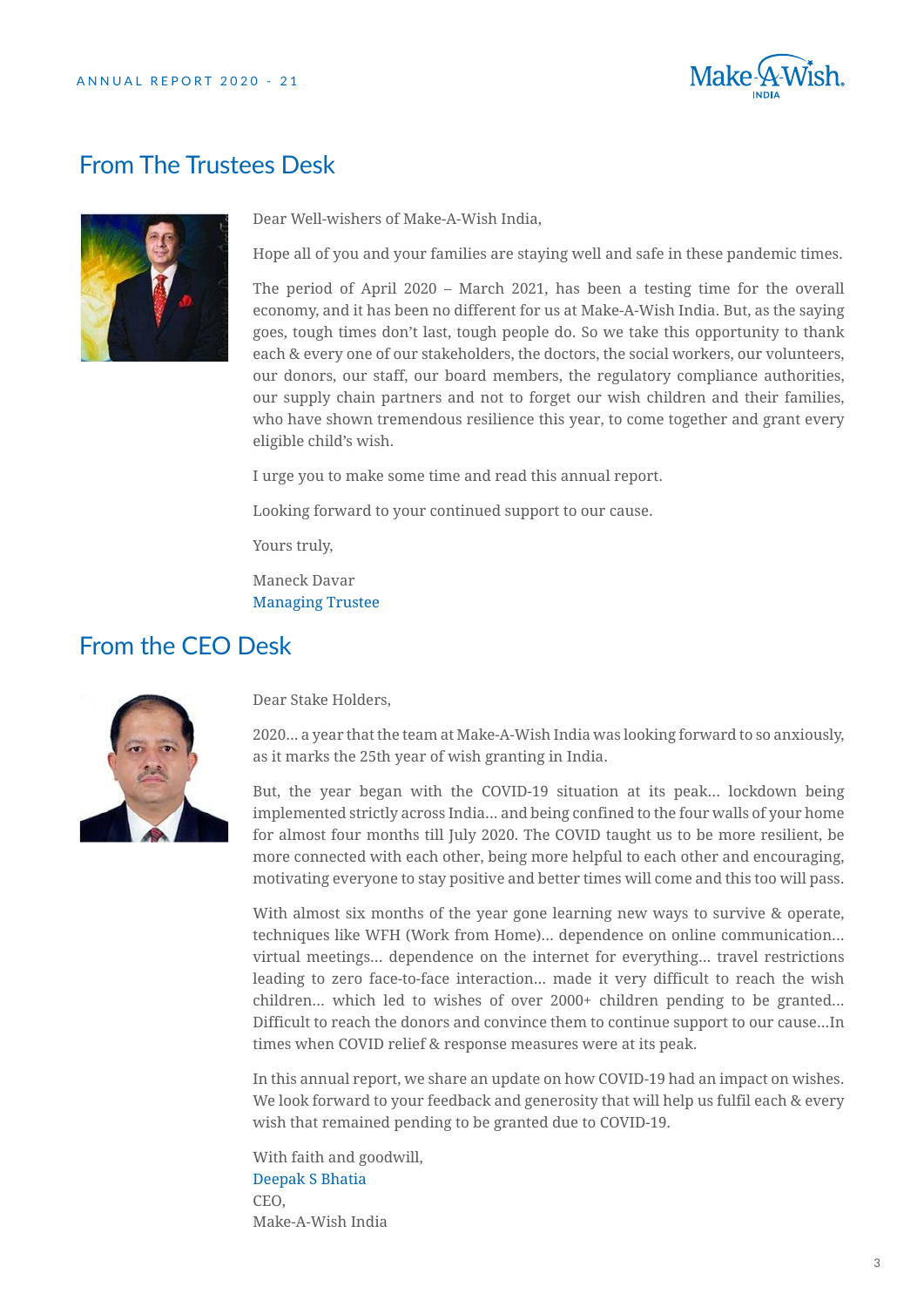

## IMPACT OF COVID-19 ON MAKE-A-WISH INDIA ACTIVITIES



| <b>Impact on Community</b>                                                                                                                                                                                                                         | <b>Impact on Wish Granting</b>                                                                                                                                                                                                                 | Impact on Funds &<br><b>Donations</b>                                                                                                                                                                                                                                                                          | <b>Impact on Overall</b><br><b>Operations</b>                                                                                                                                                                                                                    |
|----------------------------------------------------------------------------------------------------------------------------------------------------------------------------------------------------------------------------------------------------|------------------------------------------------------------------------------------------------------------------------------------------------------------------------------------------------------------------------------------------------|----------------------------------------------------------------------------------------------------------------------------------------------------------------------------------------------------------------------------------------------------------------------------------------------------------------|------------------------------------------------------------------------------------------------------------------------------------------------------------------------------------------------------------------------------------------------------------------|
| Wish family members<br>got diagnosed with the<br>Coronavirus and had to<br>spend their savings to get<br>themselves treated.                                                                                                                       | Huge drop in number<br>of wish children referral<br>from the hospitals as<br>most of the doctors<br>involved with COVID<br>response efforts                                                                                                    | Funds diverted to<br>COVID-19 relief and<br>rehabilitation programs<br>Drop of 40% in funds<br>over 2019                                                                                                                                                                                                       | Year-end closing of<br>2019, could not be<br>done by 31st March'20,<br>as lockdown was<br>implemented by 15th<br>March'20                                                                                                                                        |
| Wish family members<br>lost their jobs & saw<br>loss of incomes as WFH<br>implied drop in 50%<br>salary. Many family<br>members are daily wage<br>earners and did not have<br>any job opportunity for<br>months at a stretch.                      | Compared to 2019 when<br>we granted 7,941 wishes,<br>in 2020 we granted only<br>2,987 wishes<br>We saw a 65% drop in<br>the number of wishes we<br>could grant                                                                                 | <b>CSR funds diverted</b><br>to PM-CARES fund,<br>leading to donors cutting<br>on support to existing<br>programs<br>FCRA teething problems<br>from 1st April'20 led to<br>almost 3 month delay in<br>getting funds into the<br>new SBI bank account                                                           | Regulatory compliance<br>changes, increased the<br>challenges to raise funds<br>Complying with<br>documentation became<br>a challenge as getting<br>physical signatures,<br>notary etc had to be<br>done to complete the<br>process                              |
| Due to the lockdown,<br>wish families did not<br>have access to public<br>transport and could not<br>travel to the hospitals<br>for medical treatment,<br>combined with the fear<br>of their child catching<br>some infection during<br>the visit. | By September 2020, the<br><b>COVID</b> situation started<br>to stabilize<br>Wish children referral<br>started to come<br>Wish identification &<br>granting started in new<br>way<br>Online wish granting<br>events with employee<br>volunteers | This led to reaching<br>out to all donors more<br>frequently with more<br>appeals & updates<br>Increased use of<br>telephone, internet etc.<br>Kids For Wish Kids<br>program saw many<br>school and higher<br>education students<br>wanting to use crowd<br>funding approach to raise<br>funds to grant wishes | Lockdown forced work<br>process to be done<br>online / WFH / no<br>face to face meeting /<br>increased use of video<br>calls<br>Change in Board of<br>Trustees led to ensuring<br>that compliance at<br>relevant departments<br>is done in proper time<br>frame. |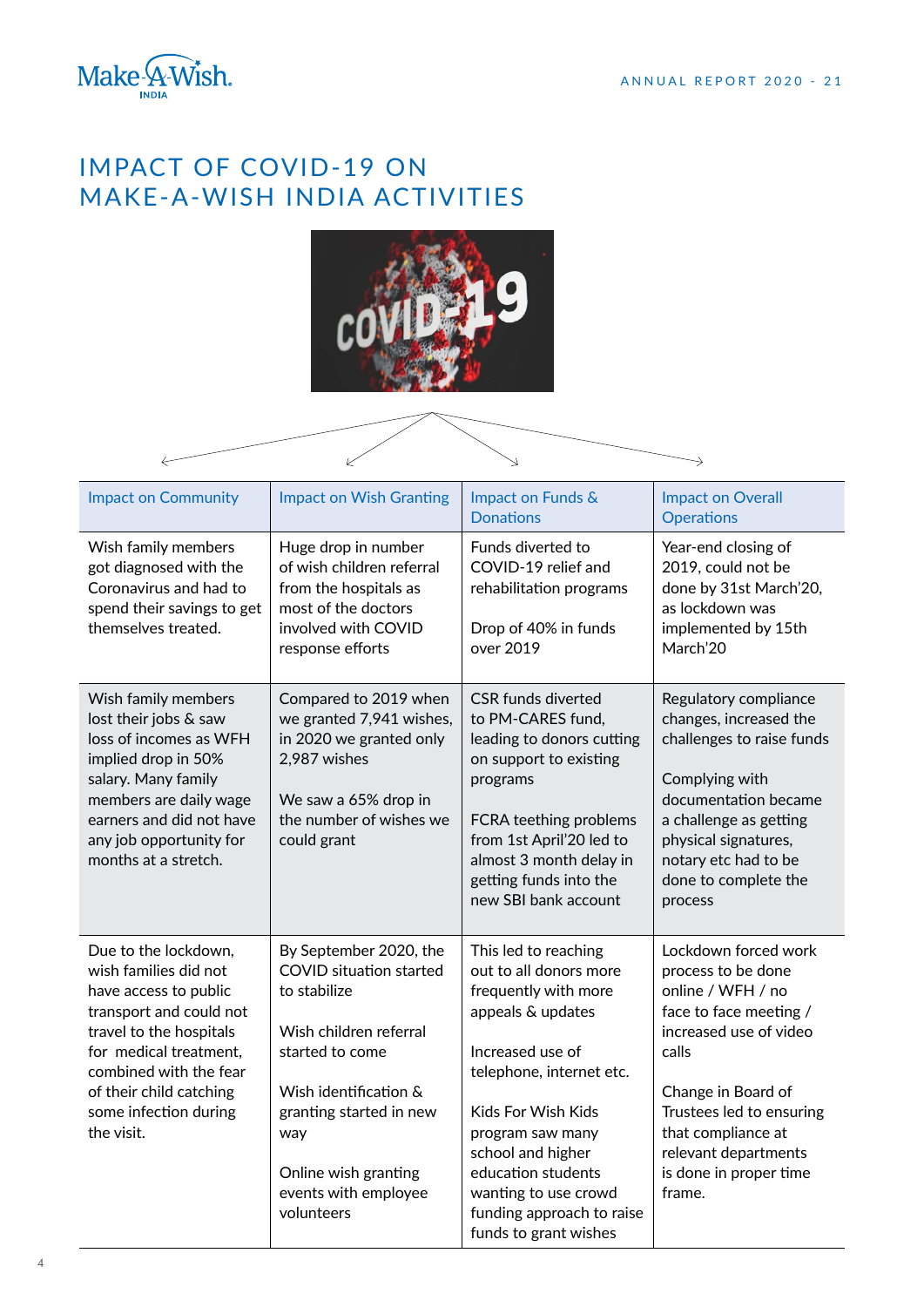

To date, Make-A-Wish India has been able to grant the wishes of 70,368 children. Due to COVID-19 situation we could not achieve our Vision 2020 goal of granting wish of the 75,000th child.

The huge drop in wish granting numbers over the wishes granted in 2019, happened due to the situation presented by the COVID-19 pandemic that started from March 2020, which led to a lockdown of all facilities, mainly the hospitals that refer the wish children and the offices of Make-A-Wish India which fulfil the wishes in a memorable way.

**In spite of the severe challenges presented by COVID-19, Make-A-Wish India quickly reworked its strategy and restarted the wish granting program in a novel way.** 

Staff who were staying within walking distance of the office, were requested to work from office and those who travel by public transport were requested to work from home (WFH). To ensure that all safety & health protocols are being followed, Make-A-Wish India granted only the "To Have" wishes. We started reaching out to all the wish kids who have wishes of other 03 categories i.e. "To Be", "To Meet" and "To Go", that they will have to wait for an uncertain period of time or can opt for a material wish. The tasks got split up between the office team and home team, and soon we started calling out to over 2,300 kids whose wishes were pending to be granted. In this there are 125 kids who have opted to wait for their magical experience, to be or to go or to meet, come true.

Combined with COVID-19, a lot of time went in to ensuring that Make-A-Wish India is regulatory compliant. We had a series of compliance matter changes for the whole charity sector. To start with new FCRA bank account was to be opened with SBI bank New Delhi by 31st March2020. Followed by corporate donors being asked to implement their own CSR programs, thus reducing the donations that we could receive from corporates in India. This was later revised that NGO can get CSR registration done with Ministry of Corporate Affairs, and we promptly obtained the same.

Many corporates & individuals diverted their donations to COVID-19 relief & rehabilitation programs, but, we kept requesting existing corporate donors to continue support in every which way possible.

With all these challenges, Make-A-Wish India ensured that no staff was told to leave and all staff got paid on time. Deepak, the CEO at Make-A-Wish India took a voluntary 10% cut in his salary, that helped meet the operational cost of the organisation.

Many corporate donations did not come through, but reduced support came from donors who have seen how transparent and accountable activities of Make-A-Wish India are, thus leading to 40% drop in donations over the last year.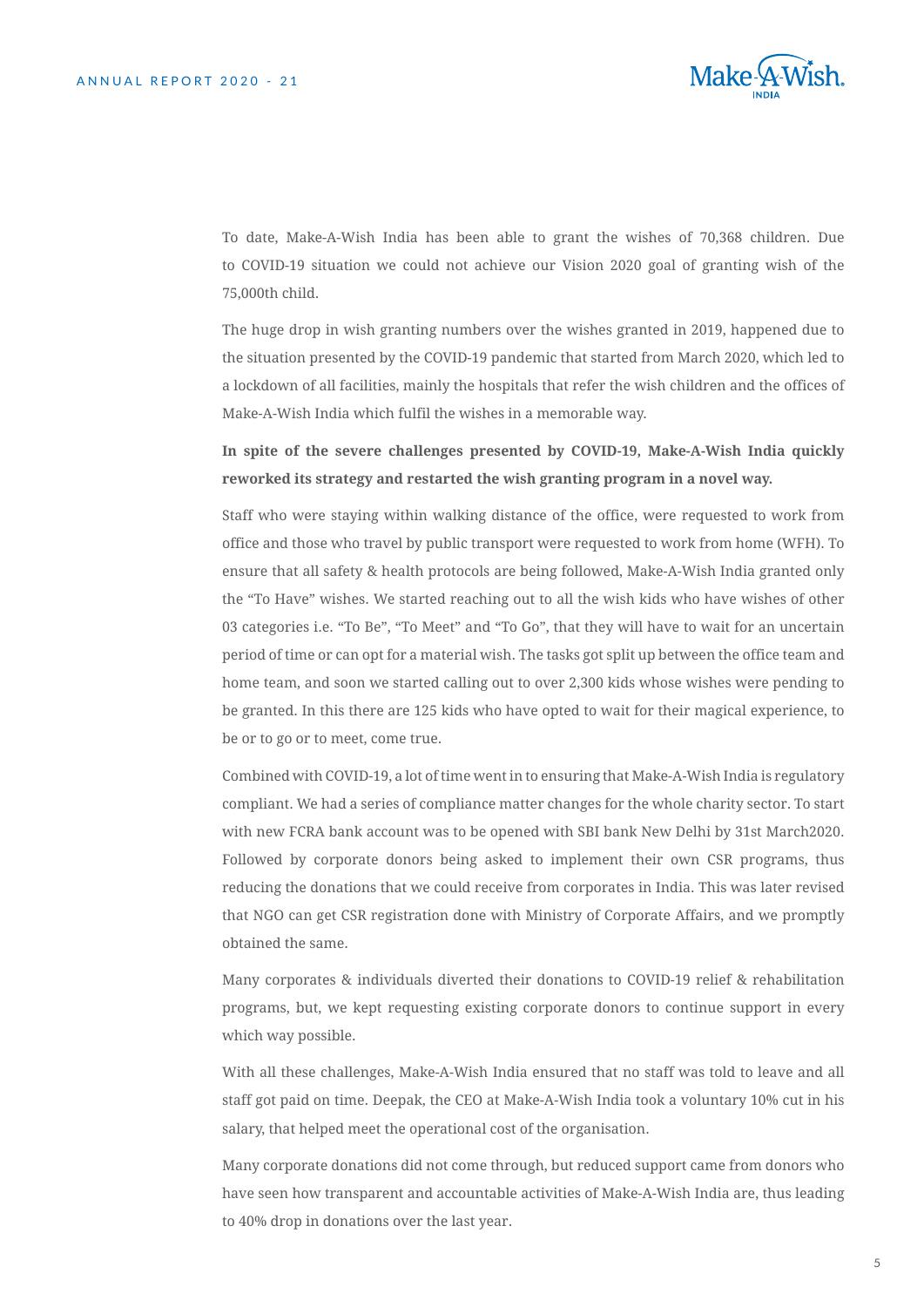

## Pictoral representation of wishes granted in 2019 & 2020:



Going forward in 2021 – 2022, Make-A-Wish India will accomplish the Vision 2020 goal of granting the wish of the 75,000th child in this financial year.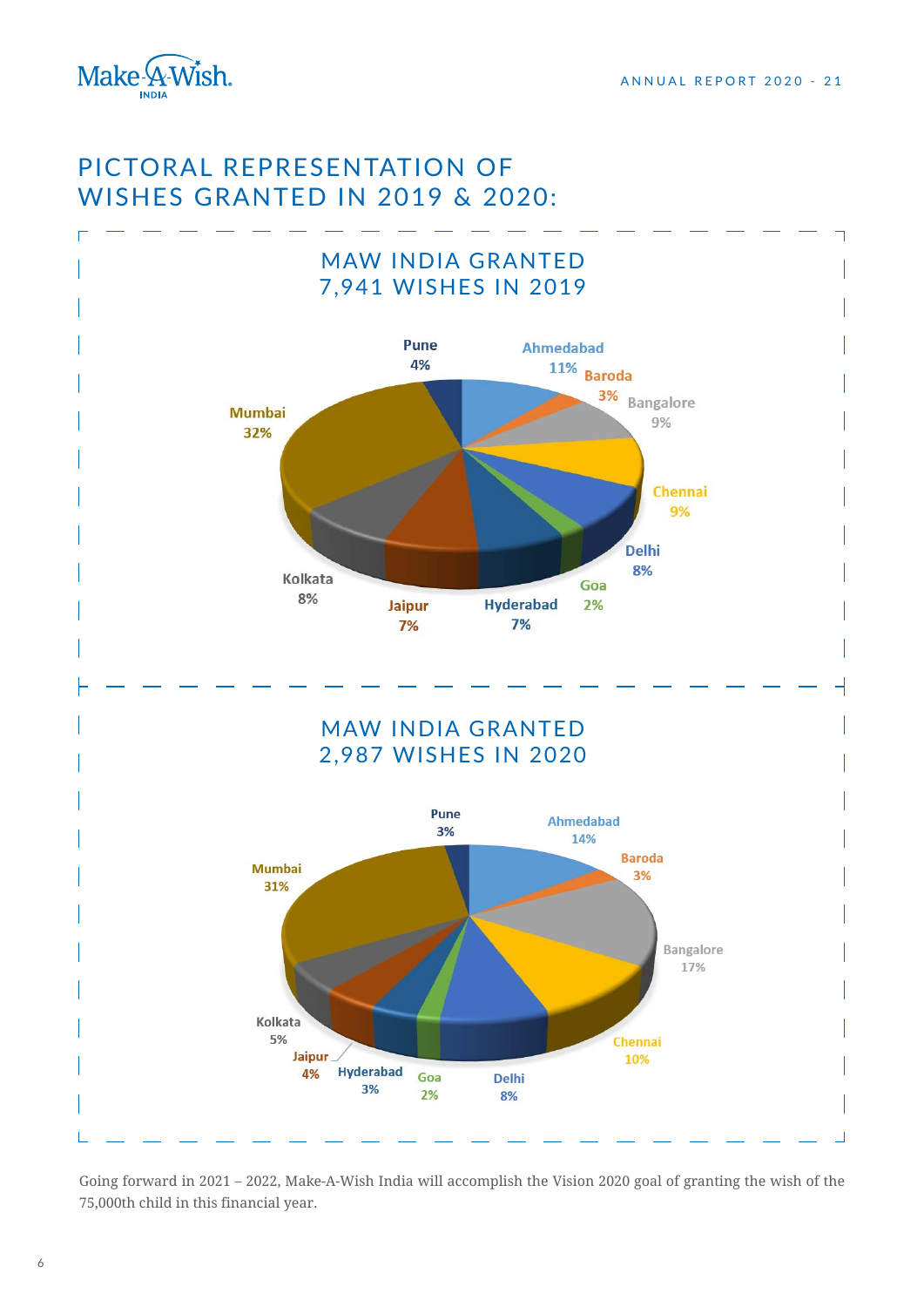

## Some of the memorable wishes granted in pandemic times

## Wish child Aditya

Aditya is a 14-year bright kid taking treatment for a life-threatening medical condition in Pune. His father is an auto rickshaw driver and mother is a housewife.

The wish journey for Aditya started with the Make-A-Wish India's volunteer meeting Aditya at the hospital when he had come for his treatment in February 2020. He shared many things about his school, his friends, food his mother cooks and how his father struggles to make ends meet. He became most interested when we started to talk about his career and then he shared his desire to be an IAS officer when he grows up, so that he can give his parents all the comforts.

As such children cannot travel often, due to the risk of catching some infection, we have to speak to them at length and identify the wish in short span of time.

Moving on, Aditya expressed he is good in studies, but due to his treatment he is unable to attend school almost 10 days per month. But, on days when there is the computer class, he makes sure to be in school. He shared about why the computer class is interesting, and how he searches for information to learn about the things that he has to study to become an IAS officer. These discussions led to Aditya sharing his wish to have a Laptop, so that on days when he misses school he can study at home as well as spend more time to search the web for informative articles and build his general knowledge to help him in his future exams for IAS officer.

In March, Aditya came to the Make-A-Wish India office to give a test to show his computer skills, which is part of our due diligence check to see if child knows how to use the Laptop. This is also done, since parents of such children are not educated and are financially unable to fulfil the child's wish.



From April 2020, the COVID-19 situation forced a lockdown to

be imposed across India, thus causing a delay in the wish to be fulfilled. By July, Make-A-Wish India re-started its offices with minimal staff and by adhering to all safety protocols. Even by September, the supply chain vendors in Pune had not started operations.

Finally, on 29th September 2020, our vendor from Mumbai travelled a distance of 250kms and granted this wish at Aditya's home.

Aditya was thrilled at the pleasant surprise and hugged our vendor, and immediately started to open his laptop. Aditya said" On 7th October is my birthday and this is the best advance birthday gift ever".

Aditya's parents were overwhelmed with the gesture and shared "They were least expecting Aditya's wish to be granted during such tough pandemic times. They thanked Make-A-Wish India for making this possible and giving Aditya this joy and hope to accomplish his goal".

Please do watch the video of Aditya on our YouTube channel....

(904) Aditya's Wish to have a Laptop | Make-A-Wish India - YouTube

WATCH VIDEO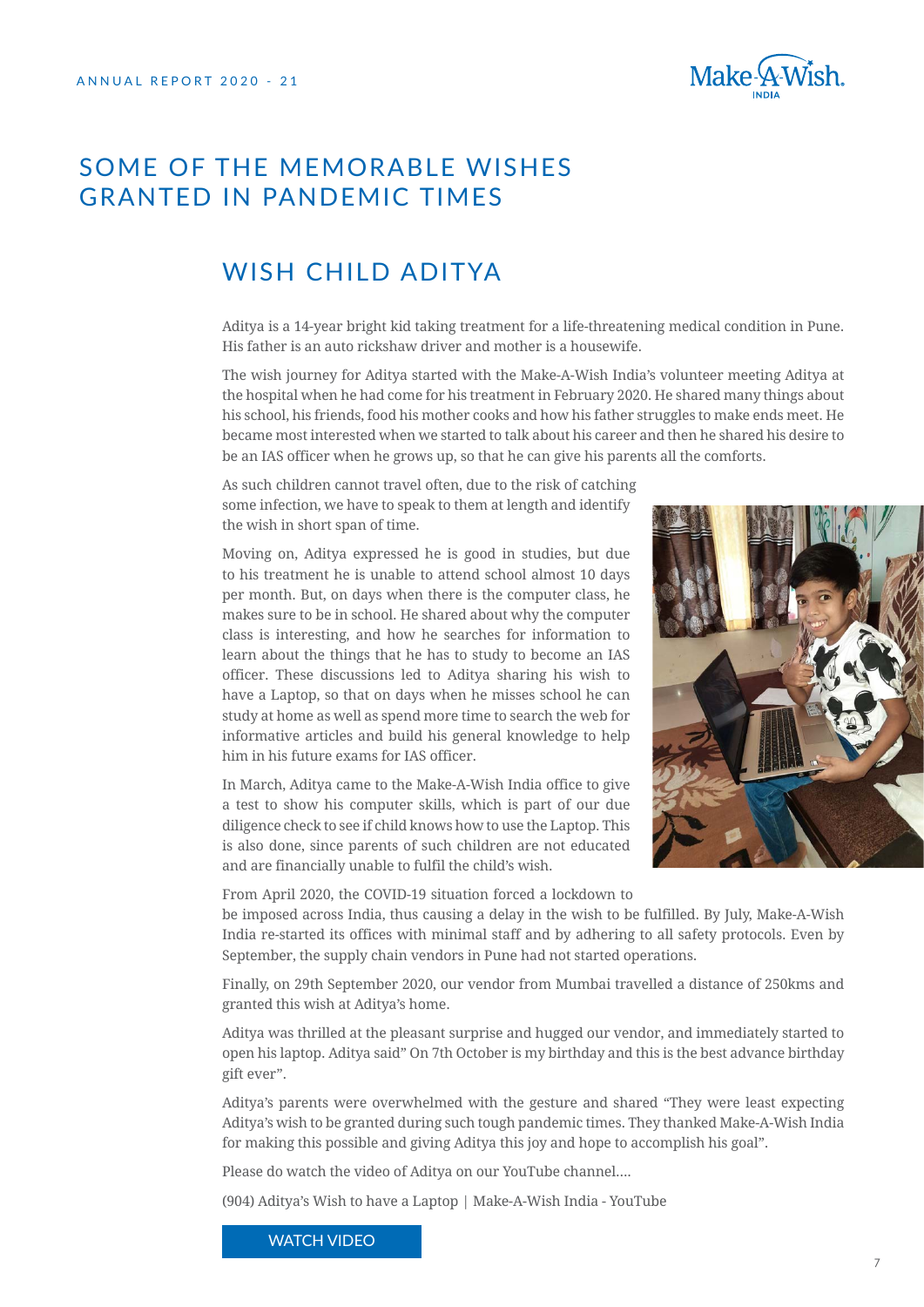



# Wish child Bhautik

Bhautik is 8years old and loves fast cars. He is a Vin Diesel fan and loves all his cars & stunts.

To park the set of Hot Wheels cars that he has, Bhautik wished for the "Hot wheels Ultimate Garage 2018".

Bhautik is taking treatment for a life-threatening medical condition. On getting the son's wish granted, his father became emotional and said " Due to the corona situation, I have lost my job. But, today seeing the smile on my son's face, I have forgotten all my worries & look forward to a bright future for my family."

Please do watch the video of Bhautik on our YouTube channel....

Bhautik's Wish for a Hot Wheels Ultimate Garage | Mattel Toys Private Limited | Make-A-Wish India - YouTube

#### WATCH VIDEO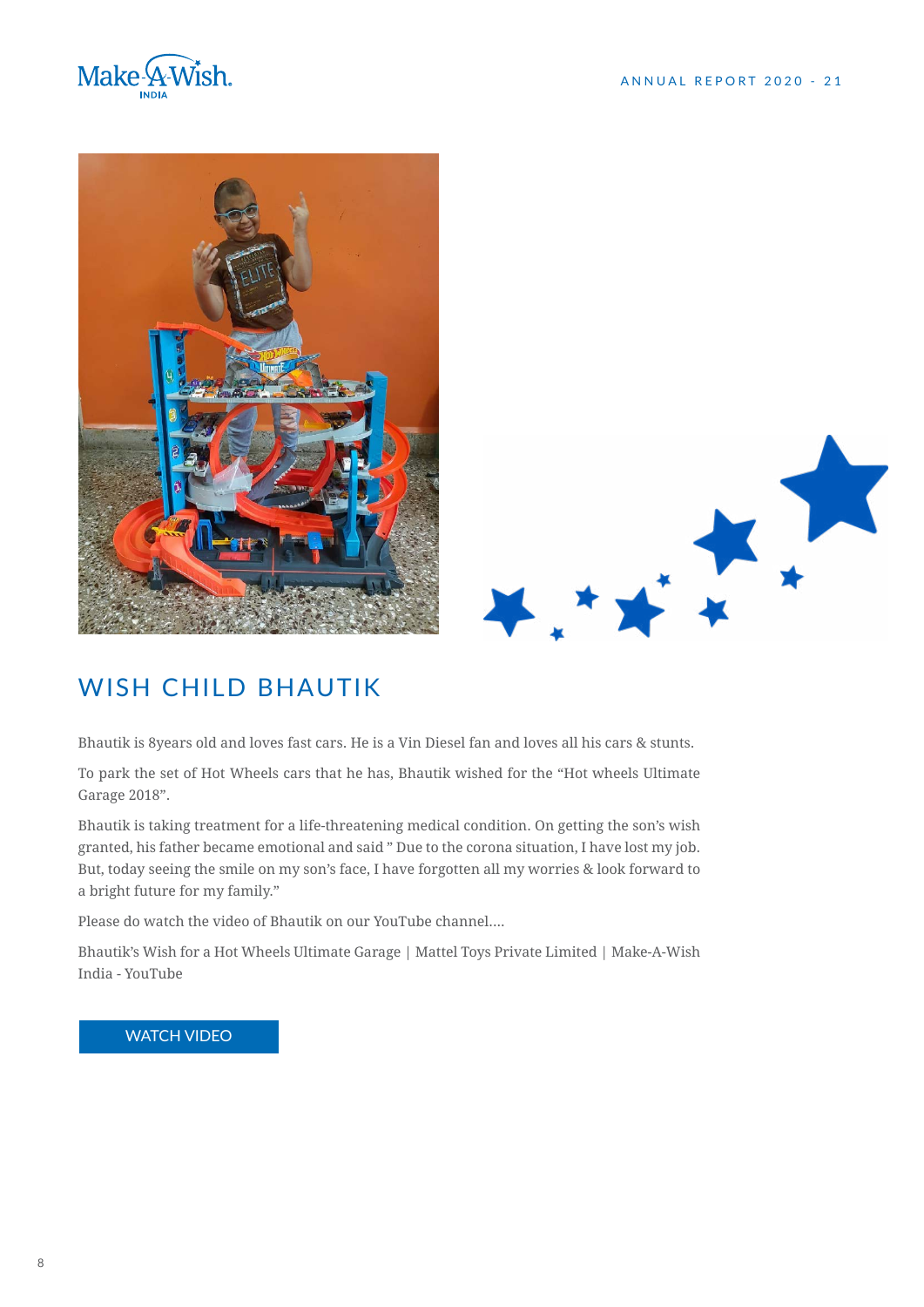

## Break up of wishes granted

Make-A-Wish India granted wishes to children diagnosed with a critical illness in age 3 to 18 years. The break up is as follows:

| Wish Gift particulars                    | # of children whose wishes got granted |  |
|------------------------------------------|----------------------------------------|--|
| $\sum$ Laptop                            | 62                                     |  |
| > TAB / Hand video Game                  | 377                                    |  |
| > Mobile phone                           | 269                                    |  |
| <b>&gt;Toys / Doll House</b>             | 479                                    |  |
| > Other wishes like                      |                                        |  |
| > Bicycle, Battery operated Car or Bike, |                                        |  |
| Cricket / Football kit. Clothes etc      | 1.791                                  |  |

By February 2021, wish granting events were allowed to be conducted in Hospitals like Bharti Hospital Pune, Shankar Cancer Hospital in Bangalore and wish children came for the events of International Childhood Cancer Day and have fun with their doctors and social workers.

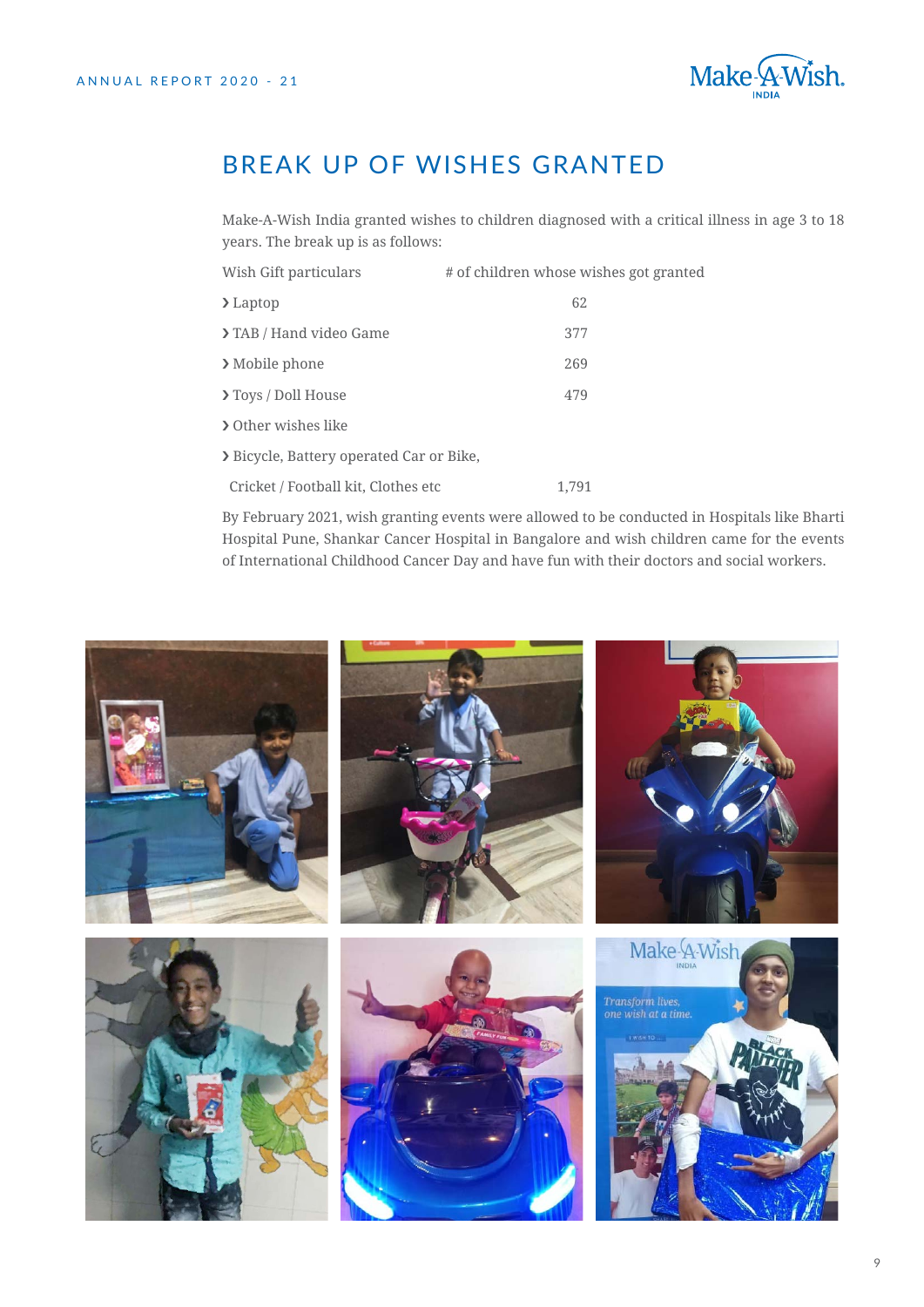

## Online wish granting events

To ensure that wish granting is done in as much memorable way as possible and to see the impact of this across all communities involved. Online wish granting events are curated with support from volunteers. This includes online games, activities that keep children engaged, magic show, clown act, art & craft demonstration, knowledge sharing in a fun way, volunteer / donor interaction with the wish kids during the event and specially when showing the wish gifts, post event getting the wish gifts across to the children, to their residence / the hospital where they are taking treatment / at the Make-a-Wish office. The documentation is completed by sending the donors the final presentation with event and wish children photographs. Sharing a gist below.



Zoom wish granting event for wish kids



Wish child smile says it all





Clown act to entertain the wish kids



During the online event, a doctor grants the wish of a child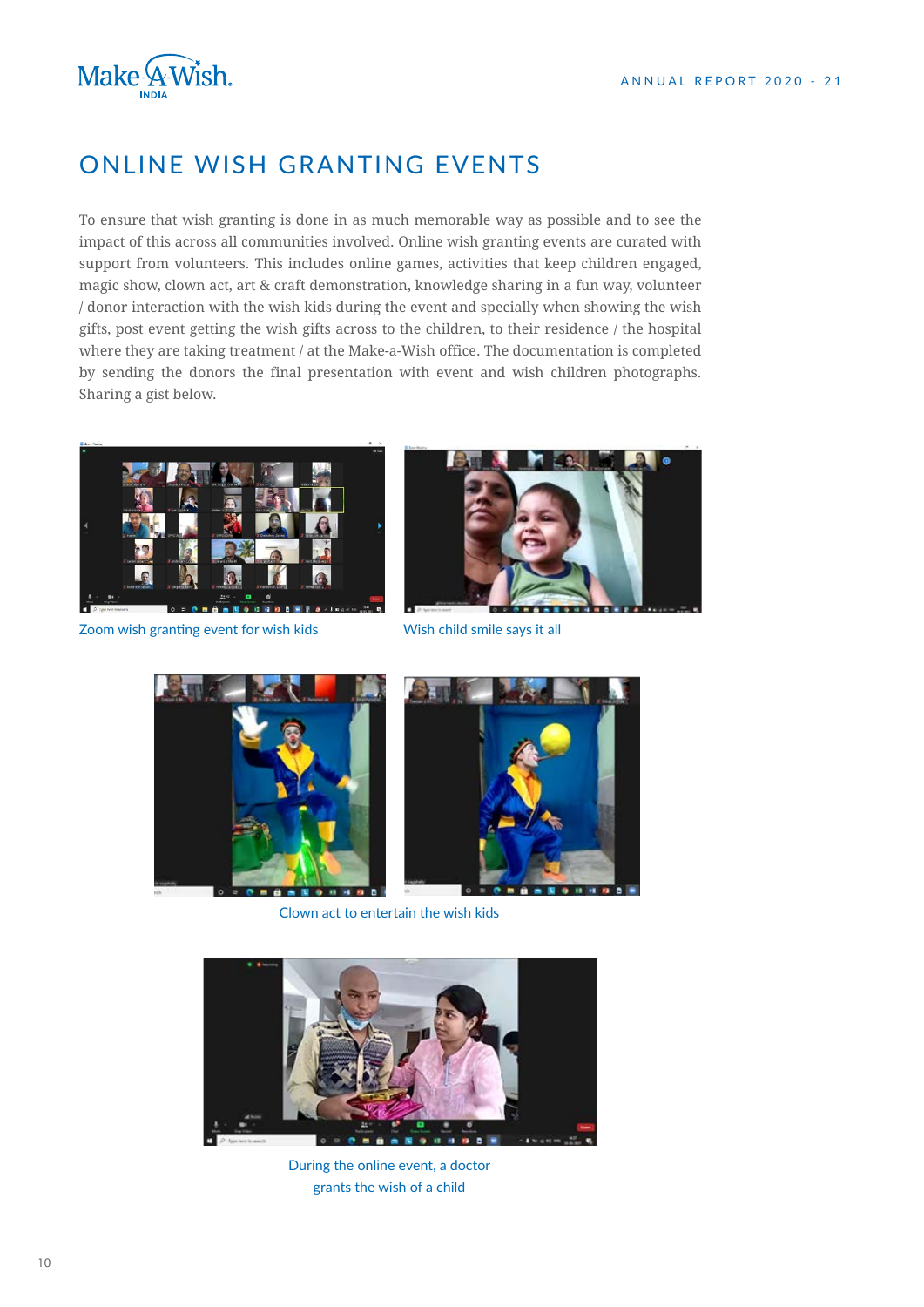

## Audited results of April 2020 – **MARCH 2021**

Work is in progress to complete the audited results of this period and file it after Board of Trustees approval before 31st December 2021.

The audited results will be included in this annual report and updated as soon as the Board approves & auditor files it with all the regulatory compliant authorities.

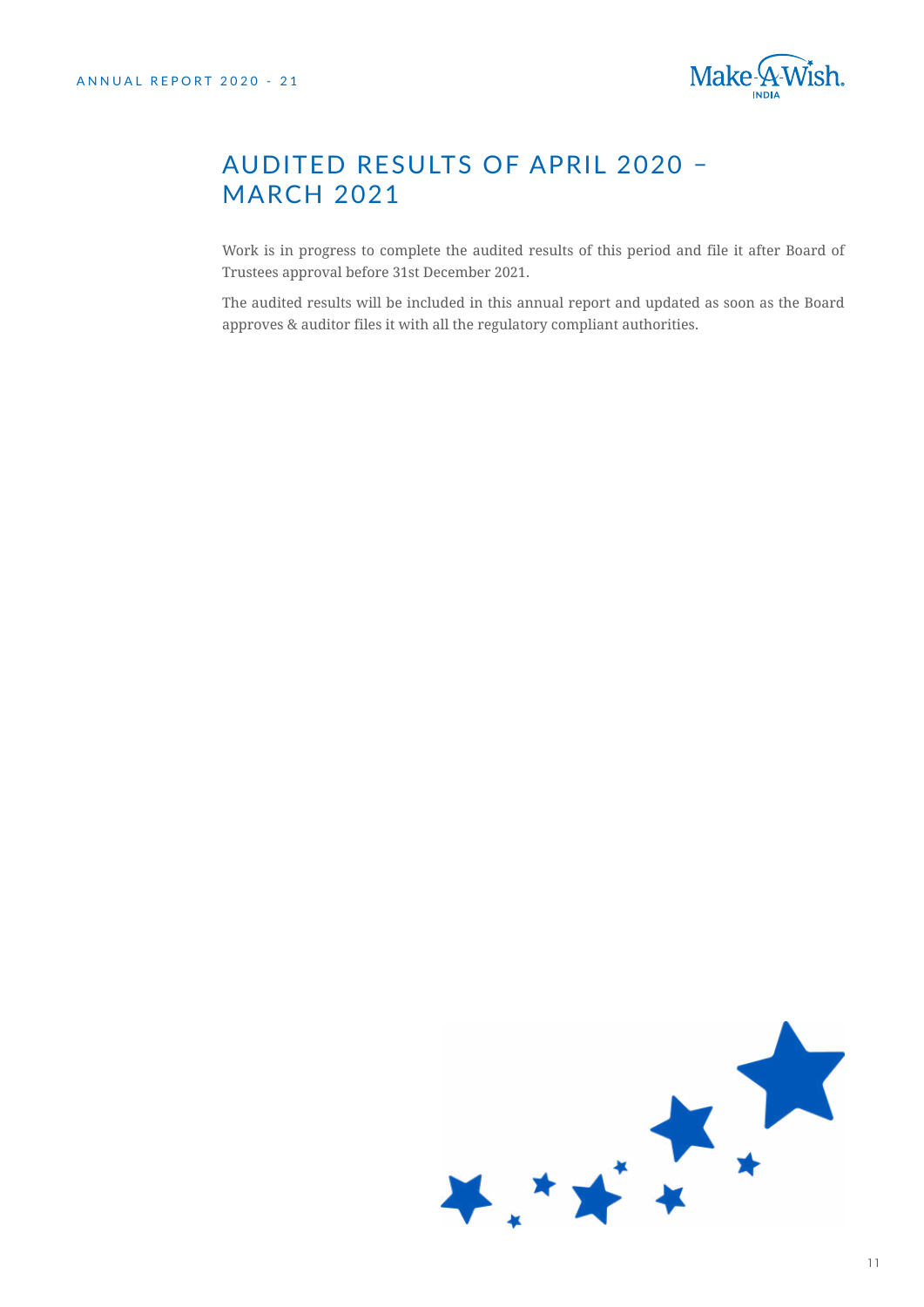

#### Sincerely thanks

All our stakeholders, namely,

The Doctors, The Donors, The Regulatory Compliant Authorities, Our auditors, Our Staff, Our Volunteers, our board members, Our Hospital & NGO partners, &

The braveheart wish families

For their support in April 2020 – March 2021



Is the approach we have taken for April 2021 – March 2022 & we can accomplish our goal to grant the 75,000th wish only with your support